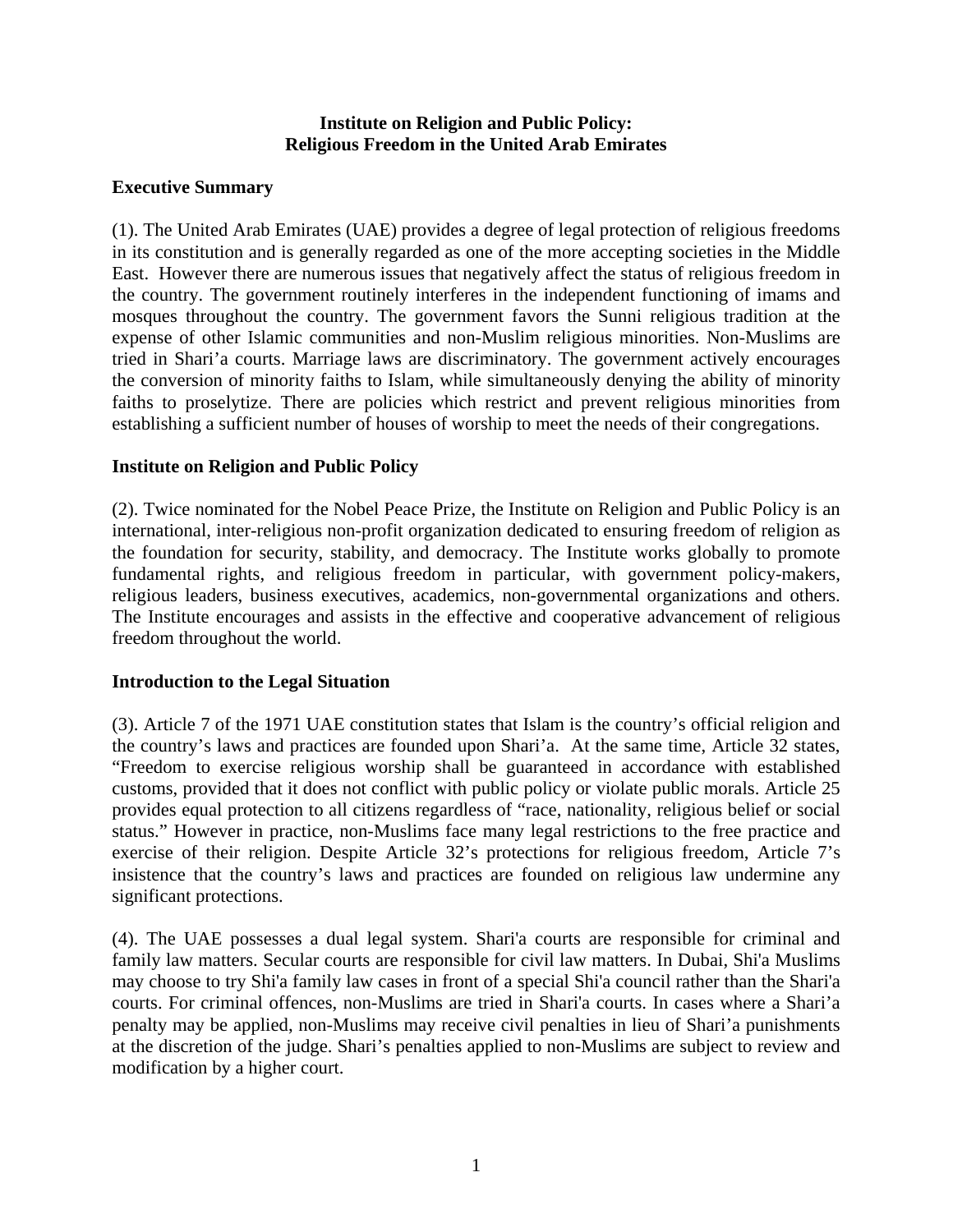(5). The government considers proselytizing a behavior offensive to Islam, and as a consequence laws are in place to ban proselytization by non-Muslims. The government restricts freedom of assembly and association, limiting the ability of religious communities without officially dedicated houses of worship to conduct religious ceremonies and day to day business operations necessary to exercise their faiths.

(6). Efforts are routinely made to encourage non-Muslims to convert to Islam. A list of Muslim converts is published annually. Prisoners who convert to Islam often receive a reduced sentence. In Dubai, prisoners who memorize all or part of the Qur'an are eligible to receive a reduction in their sentences or a pardon, depending on a number of factors including the length of sentence, the nature of the crime they committed, and the number of sections memorized. The ruler of the Emirate of Ajman offers a cash award for prisoners who memorize all or part of the Qur'an.

(7). The government maintains control over the vast majority of Sunni mosques and imams. Nearly 95 percent of Sunni mosques are funded and subsidized by the government, and all Sunni imams are employed by the state. Shi'a mosques are private institutions and are eligible for statefunding upon request. Shi'a imams are appointed by the government in Dubai, but not in the other Emirates. The government regularly issues guidance to Sunni and Shi'a mosques and imams about sermons and monitors these sermons for politically inappropriate content

### **Instances of Official Discrimination**

(8). The UAE government places restrictions on the freedom of religious assembly and association. Religions other than Islam can only be practiced on the grounds of religious institutions or in private homes. This restriction limits the ability of religious groups without dedicated religious buildings to worship and conduct their business. For example, there is only one temple for both Sikhs and Hindus in Dubai and there are no Buddhist temples.

(9). Cremation, an important ritual in the Hindu community, is a difficult process for Hindus in the UAE. There are only two operating cremation facilities and associated cemeteries for the large Hindu community: one in Abu Dhabi and one in Dubai. Use of these facilities requires official permission for each individual cremation.

(10). There are several restrictions in place which negatively impact the ability of religious minorities to practice their faith. There are restrictions and regulations governing the number of people that can assemble in a facility, sound levels that can be emitted, and the display of religious signs (e.g. crosses) on the outside of buildings. Many religious groups with permits rent out their facilities to other groups. Due to the growth of the non-Muslim population in some areas of the UAE, there is insufficient officially recognized accommodation for religious worship. Religious groups which meet without proper approval are fined heavily.

(11). The interpretation of Islam that the U.A.E. employs favors other "People of the Book," Christians and Jews. Christianity receives more preferable treatment as opposed to other, non-Abrahamic faiths. As a result, Christian congregations and houses of worship are greater in number and size in comparison to other minority faiths. Due to the current geopolitical situation in the region there is a general societal intolerance of the Jewish faith within the U.A.E.